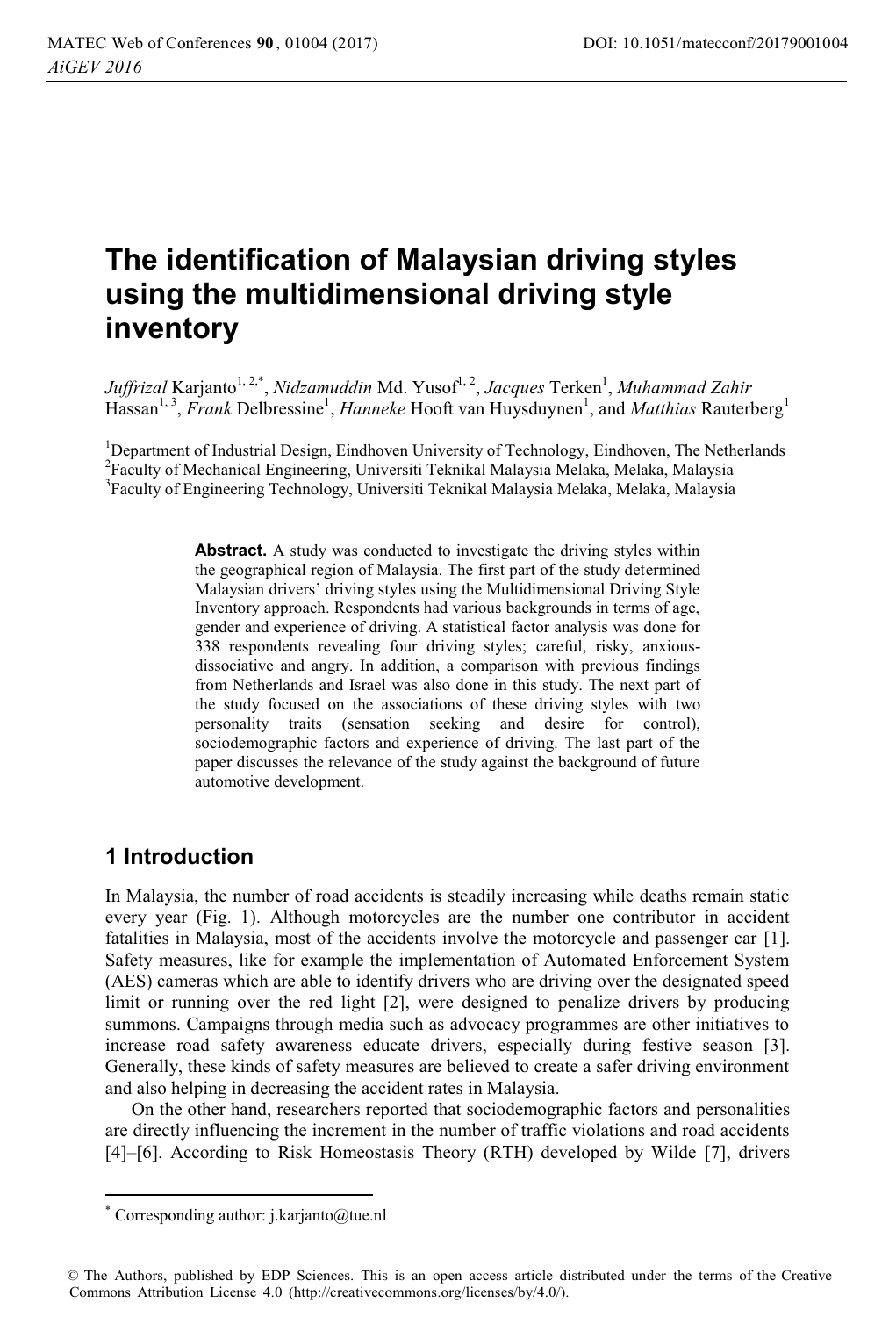will usually weigh the cost and benefits of alternate actions, thus they will accept certain level of risk which they actively target (target risk). As an example, running late for an interview could be compensated by speeding up as one will gain more time although it would cost the driver of getting a speeding ticket and higher chances of getting into traffic accident. Furthermore, according to the driver models by Näätänen and Summala [8], Summala [9], and Vaa [10], human driver drives a car in a satisficing manner where emotions are the strong driven factors. They elaborated that some drivers like the sensations out of speed, acceleration, driving with very close distance to the preceding vehicle and being competitive on the roads. In addition, some drivers are driven by motivations like social pressure and the need for control.



**Fig. 1.** Trends in reported road traffic accident in Malaysia [11].

Personality is a characteristic of individuals and concerns traits such as desire for control and sensation seeking. In the context of driving, the desire for control is one element of the control motive concept, which can lead a driver to adopt a careful driving behaviour, or a dangerous driving behaviour if the driver is in frustrated [12]. According to Dahlen et al. [13], a driver with a high sensation seeking trait likes to drive at or above the designated speed limit. This driving behaviour was reported to be the main culprit in traffic accidents [14], [15].

Taubman-Ben-Ari et al. [12] reviewed the existing scales of driving styles and believed that all these scales and definitions of driving styles can be integrated into one multidimensional concept of driving styles. They hypothesized that the existing scales of driving styles can be clustered into four general groups: reckless and careless driving style (e.g.[16]), anxious driving style (e.g. [17]), angry and hostile driving style (e.g.[14]), and patient and careful driving style (e.g.[16]). Based on their findings, they developed the Multidimensional Driving Style Inventory (MDSI) technique to assess the driving style of drivers. Originally, 80 items were used in a pilot sample in Israel, and 44 items remained as the final version of MSDI after the exploratory factor analyses were applied. This 44 itemsquestionnaire revealed eight clear and meaningful driving styles in Israel, which are: dissociative, anxious, risky, angry, high velocity, distress-reduction, careful and patient. Hooft van Huysduynen et al. [18] validated the developed MDSI technique by assessing the driving styles and driver profiles focussing on the drivers in the Netherlands and Belgium. Five out of the original eight factors were identified, and 36 items appeared to be stable compared to the 44 items from the original study by Taubman-Ben-Ari et al.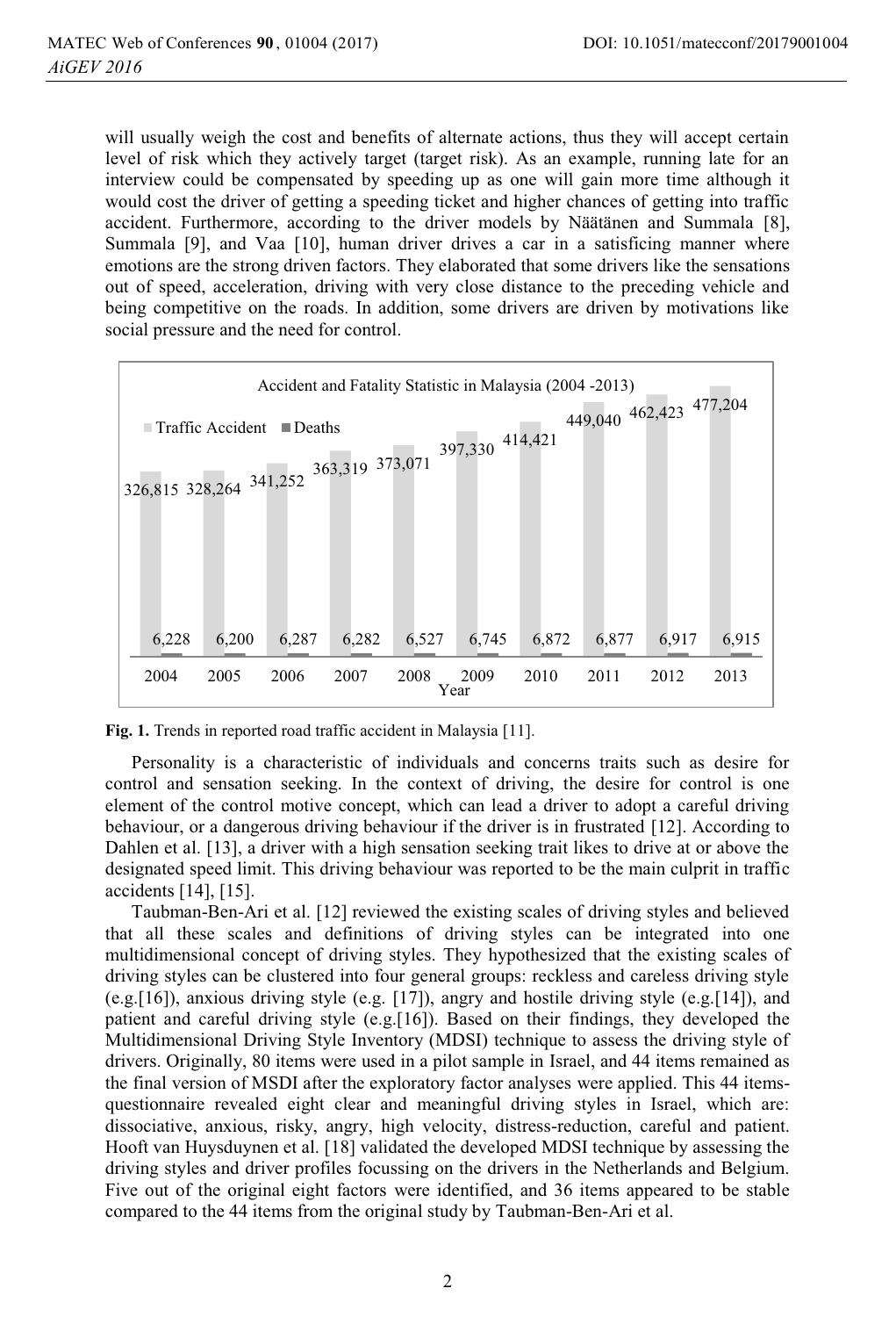Therefore, in order to understand the behaviours of the drivers on the road, there is a need to study driving styles among Malaysians. Driving style denotes typical driving behaviour that includes the operational control of the vehicle's speed, tactical skills such as overtaking another vehicle, and strategic behaviour such as speeding, and that may result in traffic violations [19]. Driving itself is a complex activity that includes the interaction of personality, motivational, emotional and social factors in a dynamic environment [20]. The aim of the study presented in this paper was to define Malaysian driving styles and their relation to two personality traits which are sensation seeking and desire for control. The MDSI technique was implemented to determine the Malaysian respondents' driving style(s) and statistical analyses were applied to determine the relation with gender, age, and experience. The findings of this study will help the automotive engineers to produce the next generation of vehicles that meet the Malaysian users' level of driving pleasure and comfort. In addition, the same understanding can also be used in tackling the road accidents issue as the identification of driving styles could provide a better platform for the road safety campaigns and accident prevention measures.

# **2 Methodology**

### **2.1 Procedures**

A set of questionnaires was distributed through email to individuals, academic institutes, and several government and private sectors in Malaysia. In addition, the questionnaires were also circulated to several Malaysian groups in Facebook. Respondents were asked to complete a set of questionnaires which comprised of sociodemographic background questions (such as age and gender), driving experience (such as period of having the driver's license, distance of driving in a year according to the scale developed by Lajunen, Corry, Summala and Hartley [21]), the revised MDSI driving styles assessment from Hooft van Huysduynen et al. [18], the Sensation Seeking questionnaire from Zuckerman, Michael Kuhlman, Joireman and Kraft [22], and the Desire for Control questionnaire from Burger and Cooper [23].

The Driving Style questionnaire was adapted from the MSDI (44 items) by Taubman-Ben-Ari et al. [12] for Israeli drivers by Hooft van Huysduynen et al. [18], validating the MDSI for drivers in the Netherlands and proposing a questionnaire of 36 items. Participants were asked to rate each item on a seven-point scale (from "not at all" to "very much") expressing their feelings, opinions, and behaviour when driving on an average road trip.

The Sensation Seeking questionnaire developed by Zuckerman et al. [22] consists of 19 items. Response options for the items are "true" or "false. For a "yes" response, 1 point is scored. The points are summed to produce the final score (between 0 and 19). The "Desire for Control" questionnaire was developed by Burger and Cooper [23] and consists of 20 items on a seven-point scale (from "does not apply at all" to "always applies to me"). The scoring method is to average all the result with the exception that the scores for items 7, 10, 16, 19 and 20 should be inverted before summing all the scores. The methodological approach used in this study is shown in Fig. 2.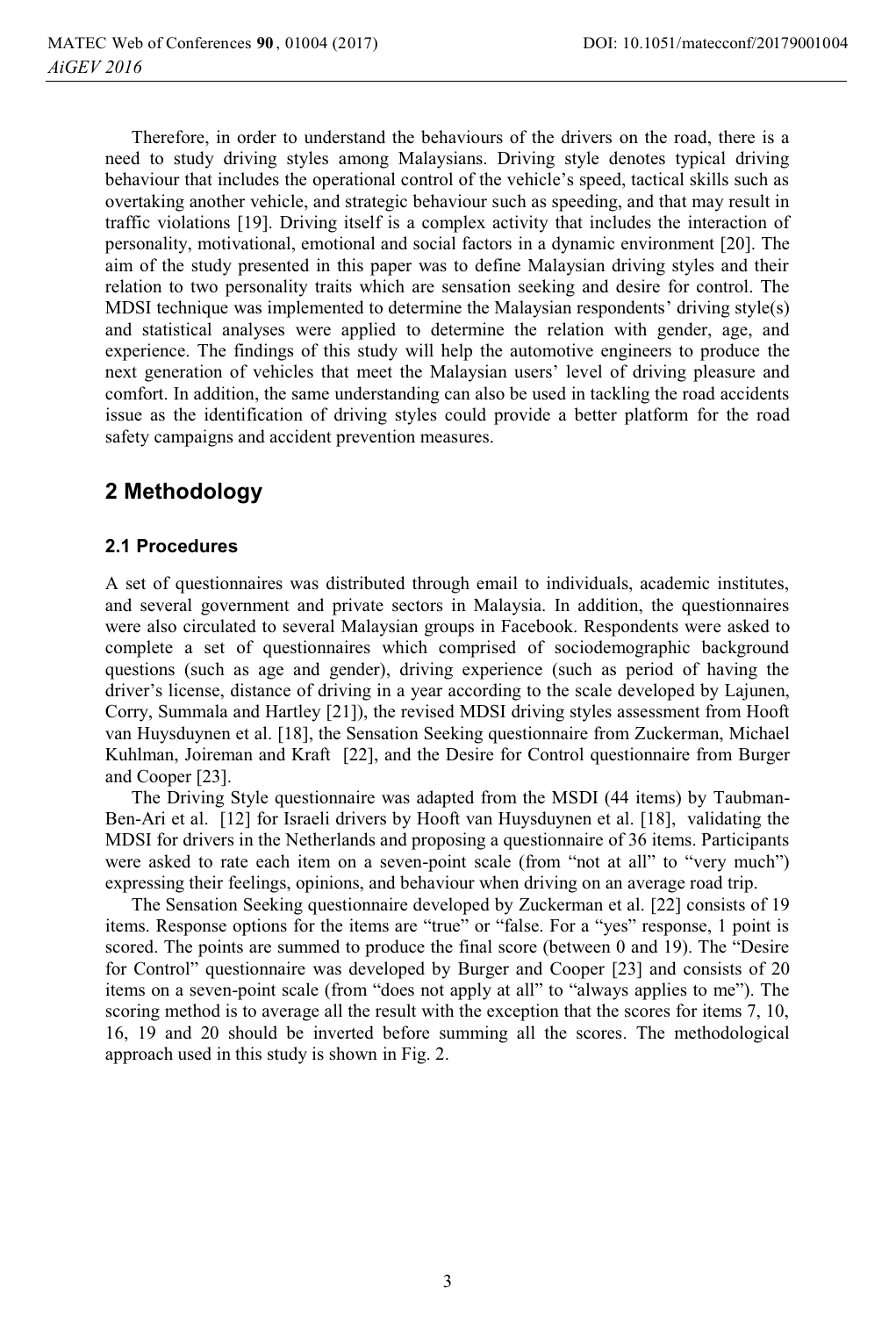

**Fig. 2.** Methodological approach used in the current study.

#### **2.2 Participants**

Three hundred and thirty eight (338) participants, who owned driving licenses, from various backgrounds (from university students, public servants to private sector workers) volunteered to participate is this study and completed the questionnaires through an online survey. The sample consists of 273 (80.80%) men and 65 (19.20%) women, ranging from the age of 20 to 66 years old (mean  $(M) = 28.00$ , standard deviation  $(SD) = 7.07$ ). In terms of driving experience, the number varies from 1 to 47 years of owning a driving license (M  $= 9.11$ , SD  $= 6.77$ ). In terms of type of driver, drivers with moderate experience (owning a driving license between 3 to 7 years) and experienced drivers (owning a driving license for more than 7 years) dominated the sample with 158 (46.75%) and 157 (46.45%) respondents, respectively, while the novice (owning a driving license for less than 3 years) drivers contributed to only 6.80% of the total respondents with 23 drivers.

### **3 Results and discussion**

In this section, first the reliability of the Sensation Seeking questionnaire and the Desire for Control questionnaire will be considered, next, the factor analysis for the MDSI items for the Malaysian sample will be presented and the resulting MDSI questionnaire will be compared with those emerging from to the studies with Israeli and Dutch drivers. Then, the distribution of driving styles for Malaysian drivers will be presented. Finally, the relation with the sociodemographic factors (gender, age and experience) will be considered.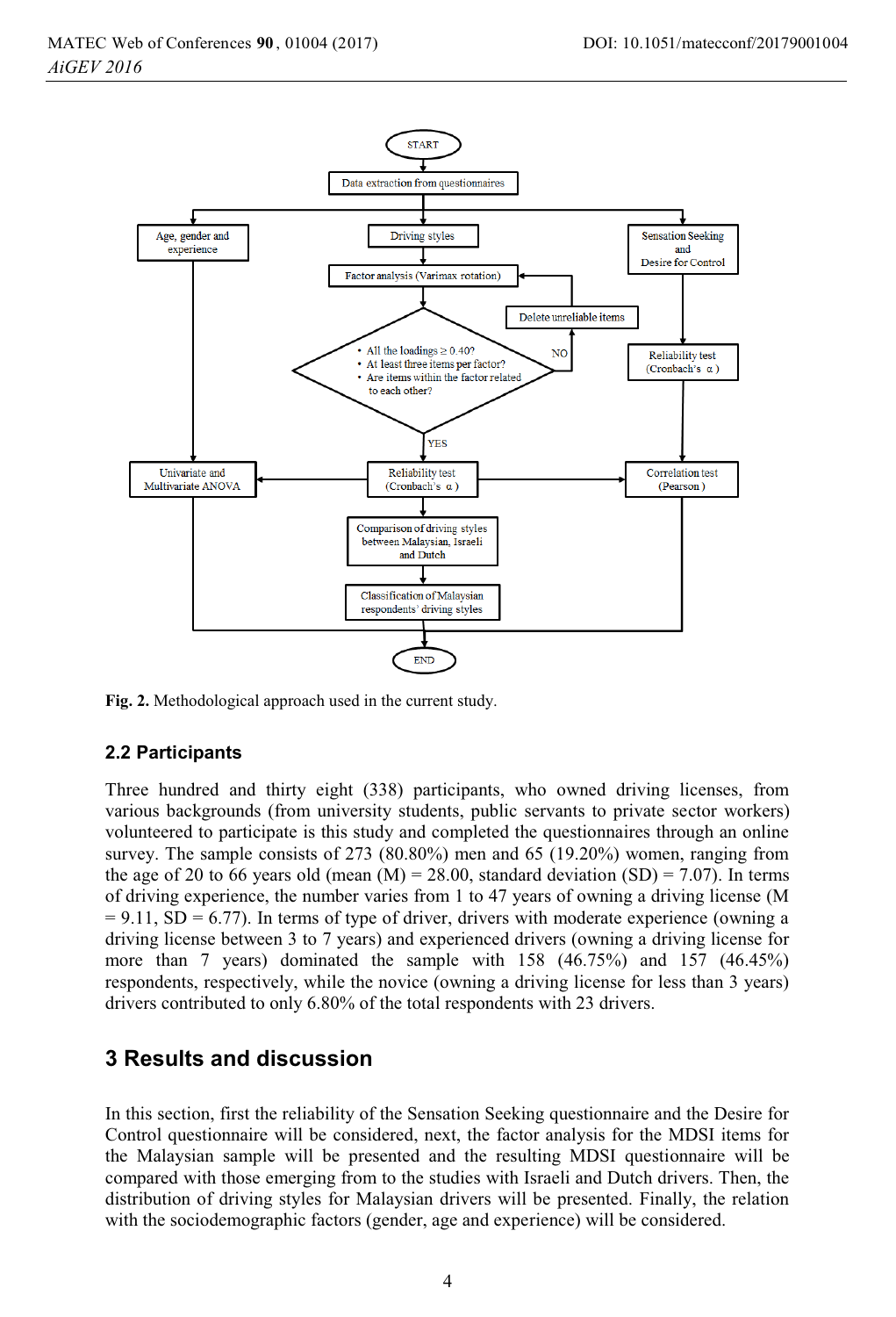#### **3.1 Internal consistency**

Cronbach's  $\alpha$  was used to assess the internal consistency of the Sensation Seeking questionnaire and the Desire for Control questionnaire. According to Field in 2009 [24], a value of 1 indicates excellent reliability, while a value of 0.7 shows good reliability and a value that is lower than 0.3 is considered unacceptable. Cronbach's  $\alpha$  for the Sensation Seeking questionnaire was good (0.78). Therefore, the responses of all items were added up into a single score and anyone who received a score between 11 and 19 was labelled as sensation seeker. Cronbach's  $\alpha$  for the Desire for Control was also good (0.77). A higher average score for a respondent indicates a higher desire for control.

#### **3.2 The MDSI factors structure for Malaysian data**

A factor analysis using Varimax rotation was conducted, and six factors were set as the number of fixed factors based on the six factors found in the work of Hooft van Huysduynen et al. [18]. The Kaiser-Meyer-Olkin (KMO) measure of sampling adequacy revealed a value of 0.85 which indicates a significant adequacy as a minimum value of 0.50 is usually required [25].

For the first Varimax factor analysis, there are two requirements to look at in order to filter the items in each factor. First, all the factor loadings for each of the item have to be above 0.40 [12] and secondly, at least three items are required for each of the factors for there to be any meaningful contribution [26]. Based on the first requirement, items 7, 20, 21 and 28 were excluded from the second analysis because of the low factor loadings with a value of 0.39, 0.35, 0.31 and 0.37, respectively. Additionally, by the second requirement, factor 6 was dropped since it has only two items (item 11 and 5) and, therefore, would not contribute to any significant interpretation.

From the second analysis, all the factor loadings for all the items revealed values of above 0.40. Again, in the second analysis, the requirement for each factor was, at least three items per factor and, therefore, factor 5 was omitted for the next analysis since it had only two items (items 11 and 5). Next, in each of the factors, each of the items was scrutinized with respect to its relationship with the other items to see if there are meaningful contributions towards the formulation of driving styles. The items in factor 1 were related to cautious and vigilant driving and therefore, factor 1 was labelled as "Careful" driving style for Malaysian drivers. However, item 1 and 30 did not relate coherently with the other items in factor 1 since they related to relaxing activities in driving and consequently were heterogeneous in a sense. Hence, for the third and final analysis, these two items were omitted. Factor 2 consisted of items containing words like "dangerous", "risk", "thrill" and "tailgate". Therefore, factor 2 was labelled as "Risky" driving style. In this factor, all the items were related with each other, and there was no omission of an item required.

The items in the next factor, factor 3, linked to the nervousness, distress and frustration of the driver while driving and, in addition, there were also elements like misjudged, forgetful and clumsiness. Thus, this factor was labelled as "Anxious-Dissociative" driving style. This hybrid and new driving style (the combination of two driving styles from the previous studies) will be further discussed in the next subchapter. Within this factor, item 15 was not included in the final analysis since this item was not related with the other items. In factor 4, all of the items noticeably show the driver's heated tendency toward other drivers. The kind of treatment to fellow drivers such as honking, swearing and flashing lights specified this factor as "Angry" driving style. One of the items in factor 4, item 16, was related to distraction and absent-mindedness and clearly did not relate to angry driving and, therefore, was dropped for the final analysis.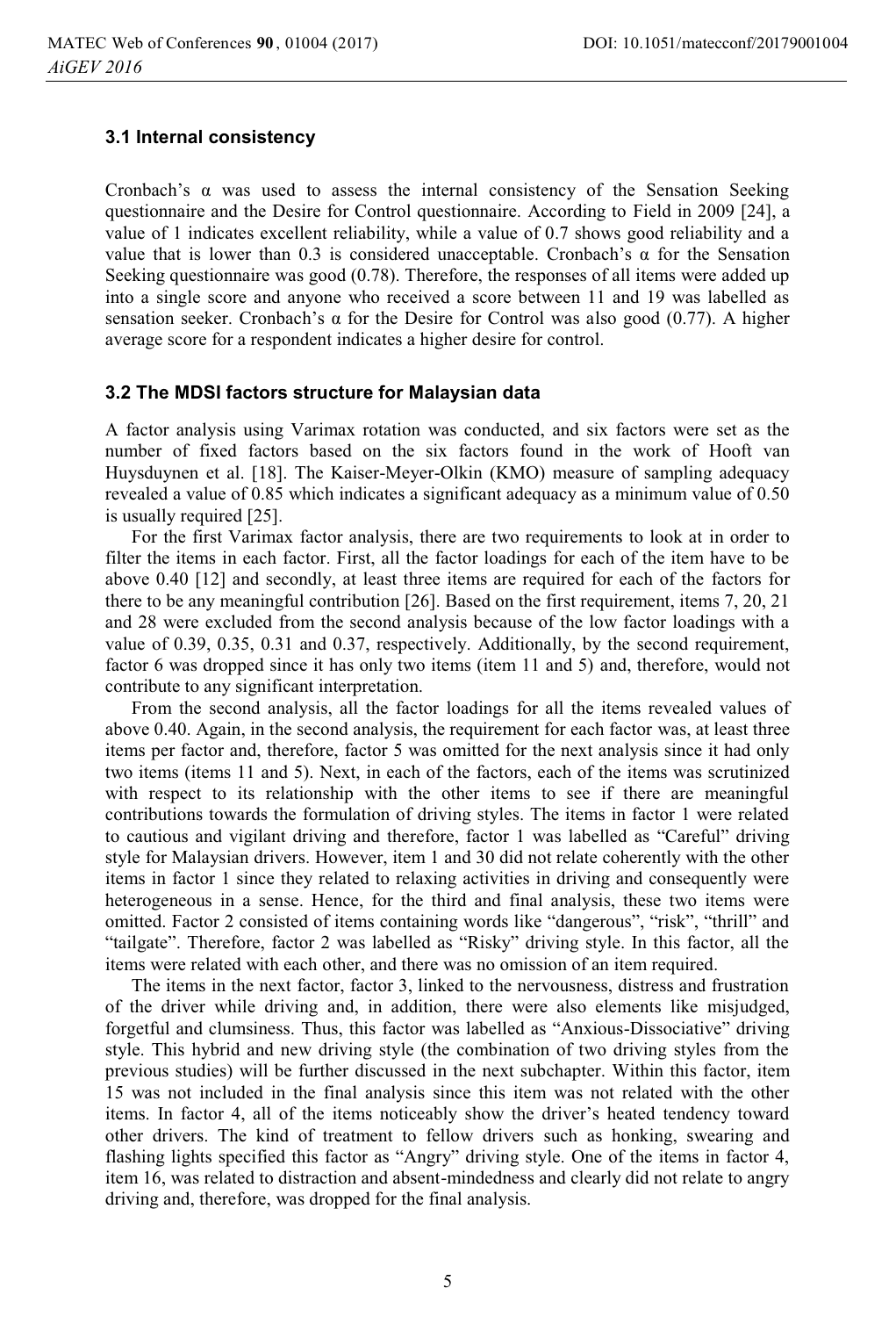Since some items needed to be dropped after the second analysis, a final and third analysis was done to recheck the stability of each factor for the remaining items. For the third analysis, the items were pushed into four factors, and the final result of stabilized loading factors is shown in Table 1. The final scale was reduced to 24 items distributed across four factors. Next, the reliability of the scale was considered by looking at Cronbach's  $\alpha$  for each of the factors as shown in Table 1. Examining the Cronbach's  $\alpha$ value for factor 1 and 2 indicates good reliability (0.80 and 0.75, respectively) while factor 3 and 4 has satisfactory reliability (0.60 and 0.48, respectively) from a statistical point of view.

|                                                                                                                                         | Loading |
|-----------------------------------------------------------------------------------------------------------------------------------------|---------|
| <b>Factor 1</b><br><b>Careful driving style</b>                                                                                         |         |
| [34] Tend to drive cautiously.                                                                                                          | 0.76    |
| [33] Always ready to react to unexpected manoeuvres by other drivers.                                                                   | 0.73    |
| [13] Drive cautiously.<br>Cronbach's                                                                                                    | 0.73    |
| $\alpha = 0.80$<br>8] While driving, I try to relax myself.                                                                             | 0.72    |
| [18] Base my behaviour on the motto "better safe than sorry".                                                                           | 0.69    |
| [4] Feel I have control over driving.                                                                                                   | 0.52    |
| Factor 2<br><b>Risky driving style</b>                                                                                                  |         |
| [36] Enjoy the excitement of dangerous driving.                                                                                         | 0.78    |
| [17] Like to take risks while driving.                                                                                                  | 0.70    |
| [19] Like the thrill of flirting with death or disaster.<br>Cronbach's                                                                  | 0.68    |
| [24] Get a thrill out of breaking the law.<br>$\alpha = 0.75$                                                                           | 0.61    |
| [2] Purposely tailgate other drivers.                                                                                                   | 0.60    |
| [6] Enjoy the sensation of driving on the limit.                                                                                        | 0.41    |
| Factor 3<br><b>Anxious-Dissociative driving style</b>                                                                                   |         |
| [25] Feel nervous while driving.                                                                                                        | 0.71    |
| [9] Driving makes me feel frustrated.                                                                                                   | 0.64    |
| [26] Feel distressed while driving.                                                                                                     | 0.63    |
| [31] Nearly hit something due to misjudging my gap in a parking lot.<br>Cronbach's                                                      | 0.59    |
| [22] Forget that my lights are on full beam until flashed by another<br>$\alpha = 0.60$                                                 | 0.58    |
| motorist.                                                                                                                               |         |
| [27] Intend to switch on the windscreen wipers, but switch on the lights                                                                | 0.53    |
| instead.                                                                                                                                |         |
| [32] Feel comfortable while driving. [-]                                                                                                | 0.32    |
| Factor 4<br><b>Angry driving style</b>                                                                                                  |         |
| [35] Honk my horn at others.                                                                                                            | 0.73    |
| [14] When a traffic light turns green and the car in front of me doesn't<br>get going immediately, I try to urge the driver to move on. | 0.68    |
| [3] Blow my horn or "flash" the car in front as a way of expressing                                                                     | 0.59    |
| Cronbach's<br>frustrations.                                                                                                             |         |
| $a = 0.48$<br>[23] When someone does something on the road that annoys me, I                                                            | 0.58    |
| flash them with high beam.                                                                                                              |         |
| [12] When a traffic light turns green and the car in front of me doesn't                                                                | 0.44    |
| get going, I wait for a while until it moves. [-]                                                                                       |         |

|  | Table 1. Results from the final Varimax factor analysis. |  |  |  |  |
|--|----------------------------------------------------------|--|--|--|--|
|--|----------------------------------------------------------|--|--|--|--|

*Note:*

 $\bullet$ *[-] indicates negative correlation*

- *The italic items have been moved from the original factor to another factor after the final analysis.*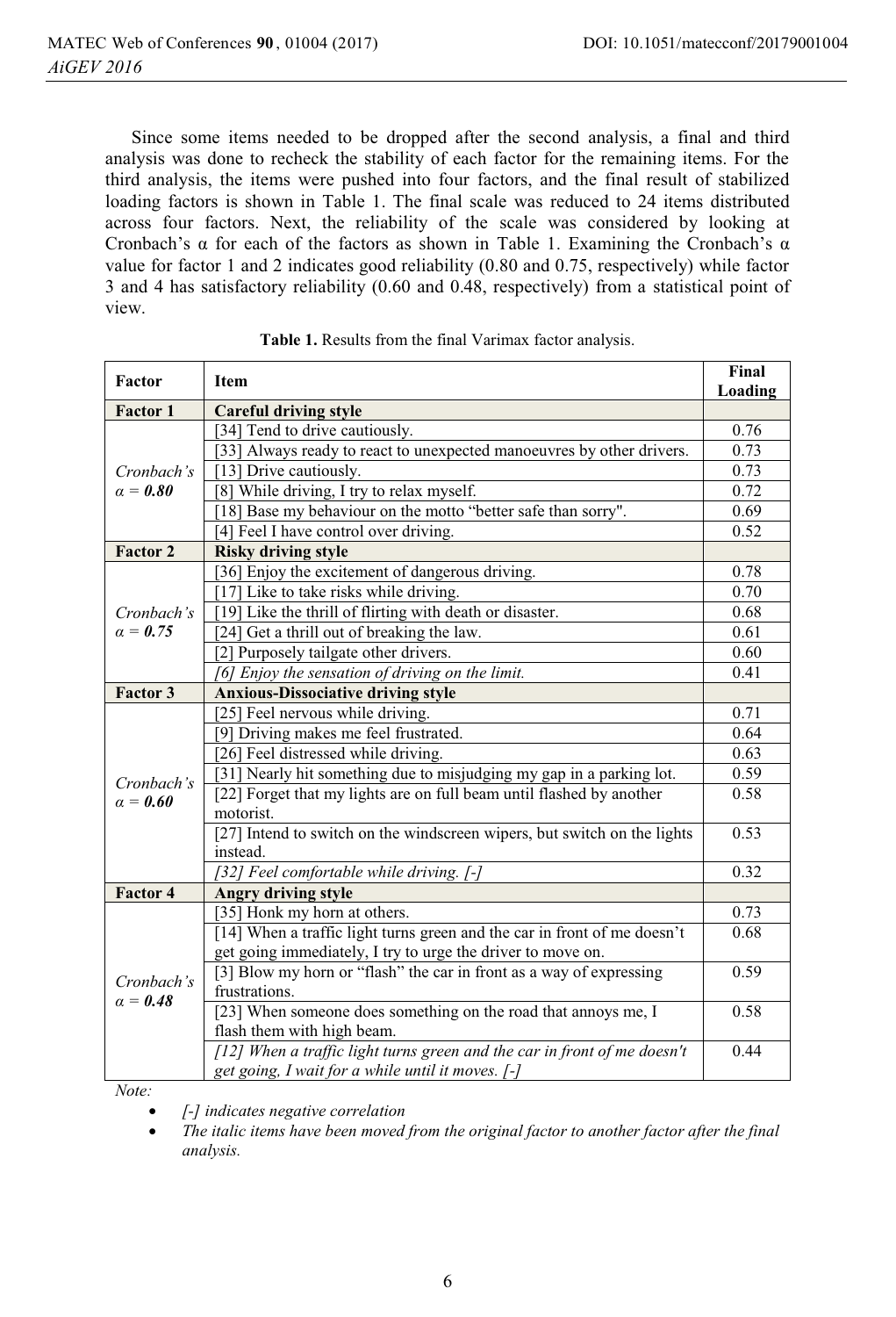#### **3.3 Comparison with Netherlands and Israel findings**

The findings of this study were compared with the preceding and are shown in Table 2. In the current study, for factor 1 (careful), the main difference is the addition of items 8 and 4 in this study. Item 8, which is about relaxing oneself while driving, could be understood variedly by the diverse participants from these three countries, as this item was grouped differently for each analysis. While both of the previous studies agreed that item 4, which deals with the feeling of control over driving, was factored under the anxious driving style with negative correlation, this study found that the item sorted into careful driving style. The Malaysian study indicates that "control" has a significant and positive relationship with a careful driving style, which involves the element of planning and preparation in driving as has been discussed and found in the work of Taubman-Ben-Ari et al. [12].

| <b>Items</b>      | <b>Current Study</b>    | Taubman-Ben-Ari<br>et al. [12] | Hooft van<br>Huysduynen et<br>al. [18] |  |
|-------------------|-------------------------|--------------------------------|----------------------------------------|--|
| [34]              | Careful                 | Careful                        | Careful                                |  |
| [33]              | Careful                 | Careful                        | Careful                                |  |
| [13]              | Careful                 | Careful                        | Careful                                |  |
| 81                | Careful                 | Distress-Reduction             | Anxious                                |  |
| [18]              | Careful                 | Patient                        | Careful                                |  |
| [4]               | Careful                 | Anxious [-]                    | Anxious [-]                            |  |
| [36]              | Risky                   | Risky                          | Risky                                  |  |
| [17]              | Risky                   | Risky                          | Risky                                  |  |
| [19]              | Risky                   | Risky                          | Risky                                  |  |
| $[24]$            | Risky                   | Risky                          | Risky                                  |  |
| $[2]$             | Risky                   | High-velocity                  | Anxious                                |  |
| [6]               | Risky                   | Risky                          | Risky                                  |  |
| $[25]$            | Anxious-Dissociative    | Anxious                        | Anxious                                |  |
| [9]               | Anxious-Dissociative    | Anxious                        | Anxious                                |  |
| $[26]$            | Anxious-Dissociative    | Anxious                        | Anxious                                |  |
| $\left[31\right]$ | Anxious-Dissociative    | Dissociative                   | Dissociative                           |  |
| $[22]$            | Anxious-Dissociative    | Dissociative                   | Dissociative                           |  |
| $[27]$            | Anxious-Dissociative    | Dissociative                   | Dissociative                           |  |
| $[32]$            | Anxious-Dissociative [- | Anxious [-]                    | Anxious [-]                            |  |
| $\left[35\right]$ | Angry                   | Angry                          | Angry                                  |  |
| [14]              | Angry                   | High-velocity                  | Angry                                  |  |
| $[3]$             | Angry                   | Angry                          | Angry                                  |  |
| 231               | Angry                   | Angry                          | Angry                                  |  |
| $[12]$            | Angry [-]               | Angry [-]                      | Angry [-]                              |  |

**Table 2.** Comparison between findings of current (Malaysia) and previous two studies (Israel and Netherlands/Belgium).

For the "risky" driving style, this study reveals six items and all the items, except one item (item 2 - "purposely tailgate another driver"), are in agreement with the findings of the previous two studies. All the items in the risky factor consist of elements of dangerous, thrill and sensation, which are all related to risky behaviour in driving. According to Jonah et al. [27], driving too closely to others and tailgating other drivers are strongly considered as risky driving since they would easily lead to a collision.

Four of the items found in factor 3 are identical with the items found in the previous two studies under the anxious driving style. The next three items are also similar to the previous two studies and fall under the driving style of "dissociative". As mentioned by Miller and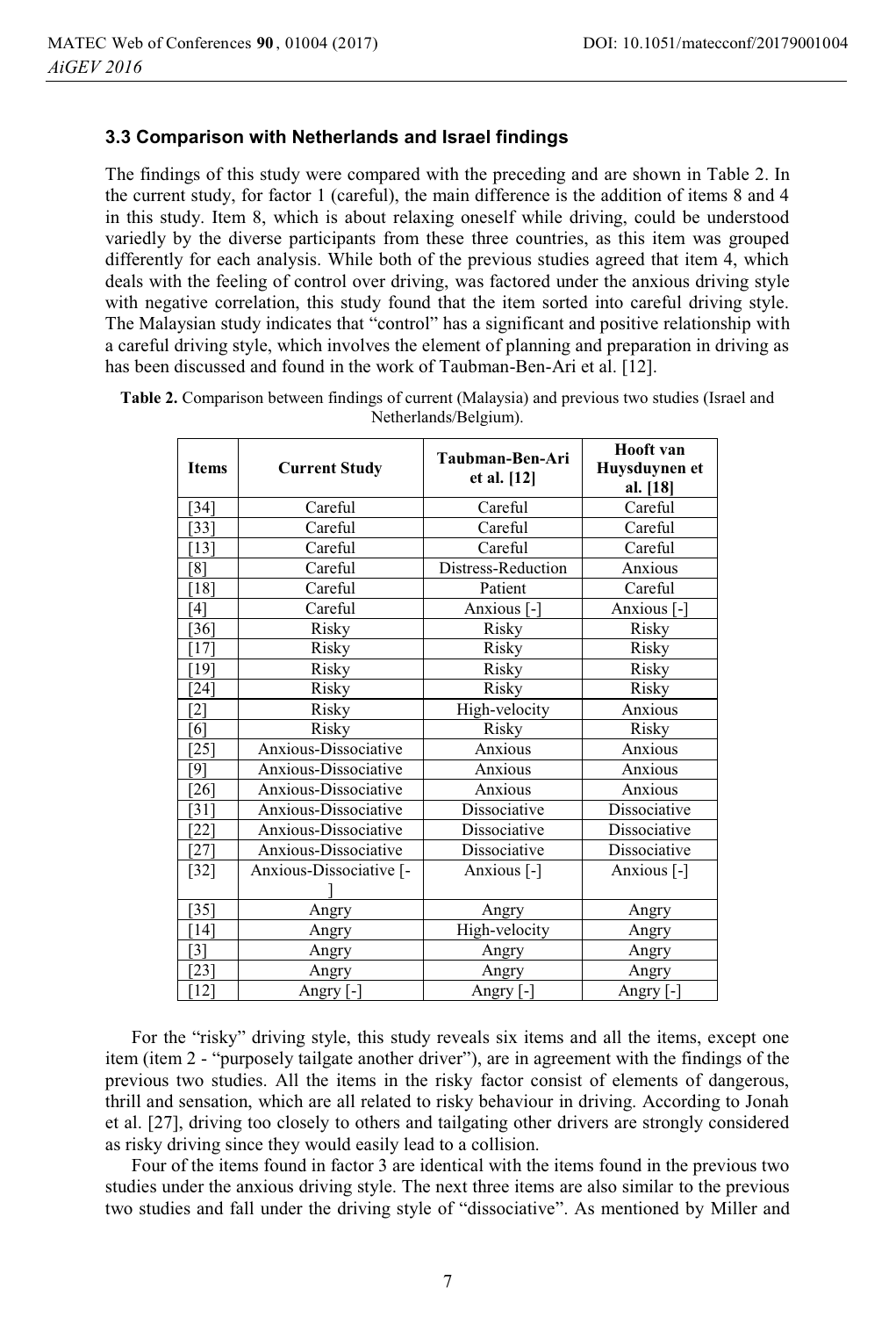Taubman-Ben-Ari [28], Taubman-Ben-Ari et al. [12] in their study already reviewed the existing driving style scales and hypothesized that anxious and dissociative driving style can be clustered together. They claimed that drivers who show signs of anxiety and fear, might have less confidence in driving. Therefore, the drivers would tend to get easily distracted due to majorly focusing on the operational parts of the driving task and thus display dissociative driving behaviour.

For the fourth and last factor, the "angry" driving style, all the items are about expressing anger and irritation such as urging, honking and swearing, and relate to the treatment of fellow drivers. The current study revealed five items of which four items (items 35, 3, 23 and 32) are similar to the findings from the previous studies ([12], [18]). Only one item (item 14) is different from the finding of Taubman-Ben-Ari et al. [12], but in Hooft van Huysduynen et al. [18] item 10 was also classified under the "angry" driving style.

#### **3.4 Malaysian driving styles distribution**

Based on the results from the factor analysis, respondents were classified into their own driving styles based on the MDSI questionnaire which they have answered. In this study, there are three methods being presented in order to reveal the driving styles distributions among the respondents. The first two methods are non-refined approaches, known as *Sum Scores by Factor* and *Weighted Sum Scores* [29]. For the first method, the highest sum of raw scores determines the respondent's driving style. Each raw score is corresponding to their item loading which any raw score with a negative factor loading will be subtracted in the calculation. In addition, the score is averaging in each factor if the total items inside each factor are not equal. By using the highest sum of raw scores, the first method identified 321 (95.0%) respondents as drivers with a careful driving style, as shown in Fig. 3. For the second method, before the average scores were calculated, the score for each item was multiplied by the respective factor loading. The highest scoring result calculated by using this method indicated 330 respondents as drivers with a careful driving style. Similar to the first method, this method showed very little discriminating power as 97.6% out of the total respondents were identified as drivers with a careful driving style.

The first two methods take into account only the highest score in order to determine a respondent's driving style while leaving the scores for the other factors out of consideration. In the third method, the relative positions of the scores within the sample were taken into consideration. For example, if the driver scored relatively high for angry driving style, compared to other drivers within the sample, he or she will be classified as a driver with an angry driving style, even if his or her raw score for other driving styles were higher. Therefore, the third method which included the adjusted factor loadings was applied in this study. The same method was used by Hooft van Huysduynen et al. [18] in determining the multi-dimensional driver profiles in Netherlands and also implemented by Shahab, Terken and Eggen [32] in determining the multi-dimensional driver's personal values in driving.

The third method falls under the refined approaches where generally it is more complicated than the non-refined approaches. They are usually implemented to increase the validity and to obtain the unbiased estimation of the true factor scores by standardizing the correlation between the item and the factor by including the adjusted factor loadings. The adjusted factor loadings (calculated using Bartlett's method) were multiplied with each of the item scores before the average calculation in each factor was done. After that, the mean score and the standard deviation of the four-factor scores were calculated. Then, factor scores for each of the respondents 'driving styles were checked if they were exceeded the specific threshold, which is the sum of the mean and the standard deviation. This method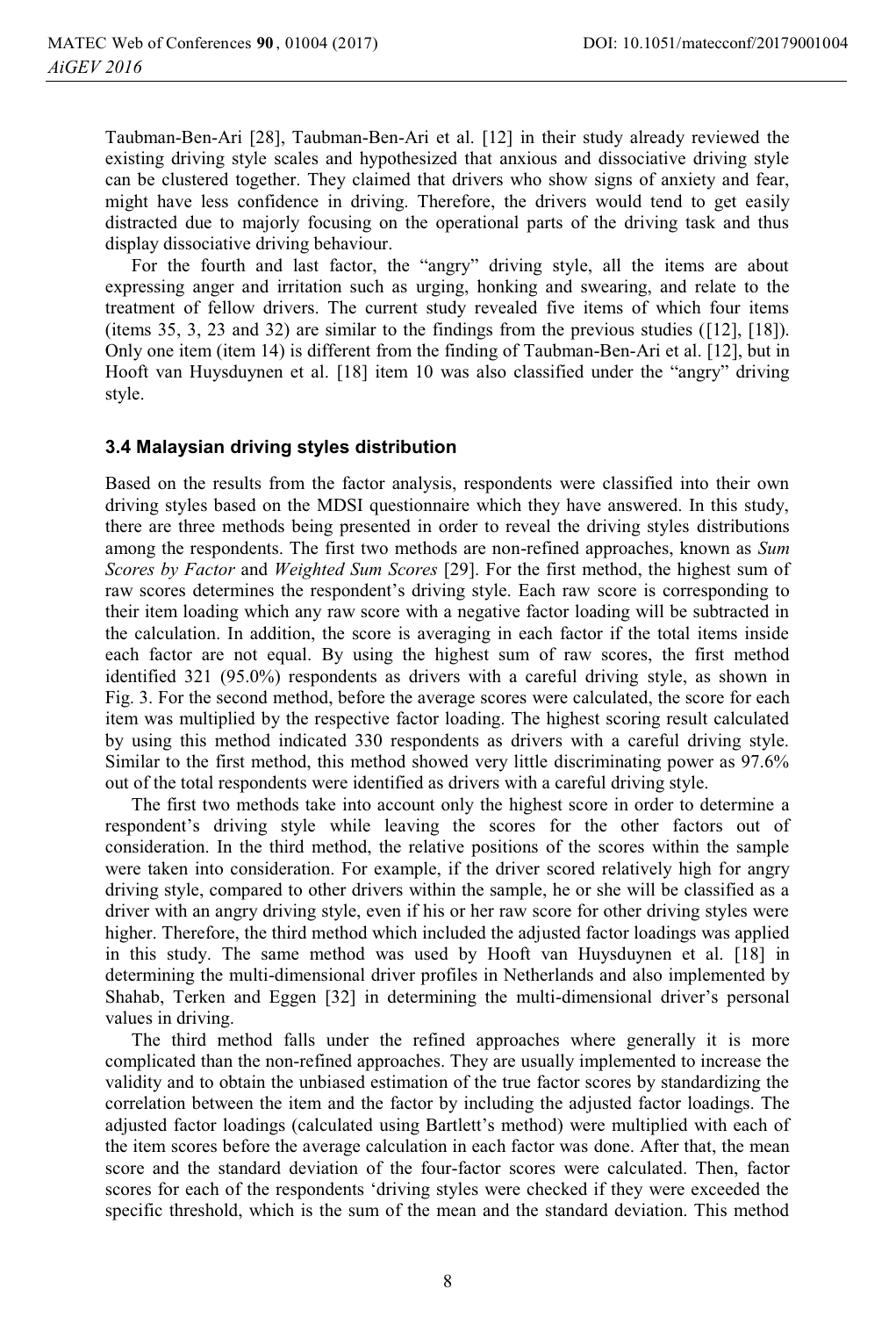identified a total of 223 (66.0%) respondents with one driving style, and the distributions of the driving styles are shown in Fig. . On the other hand, 115 respondents do not have any specific driving style due to the fact that their factor scores did not exceed any specific thresholds. Interestingly, by using the third method, it was identified that nobody has more than one driving style.



**Fig. 3**. Malaysian respondent's driving style determined using three different methods; sum scores by factor, weighted sum scores and Bartlett's method.

Table 3 shows the means and SDs of the raw scores for each factor for the 223 respondents with different driving styles. The columns correspond to the different driver types; the rows correspond to the Malaysian MDSI factors. As can be seen, all driver types have the highest score for careful driving, but the drivers with another driving style score relatively higher for their driving style in addition to scoring high for careful driving. This clearly demonstrates the challenge of how to assign driving styles in such a way that it gives sufficient discriminating power. The fact that they score high for careful driving as well can be understood by the fact that traffic is not a complete chaos.

| <b>Malaysian MDSI Factors</b> |           | Careful | <b>Risky</b> | <b>Anxious-</b><br><b>Dissociative</b> | Angry |
|-------------------------------|-----------|---------|--------------|----------------------------------------|-------|
| Careful                       | М         | 5.98    | 2.21         | 2.59                                   | 3.24  |
|                               | <b>SD</b> | 0.99    | 1.51         | 1.88                                   | 2.05  |
| Risky                         | М         | 4.65    | 4.02         | 2.88                                   | 3.46  |
|                               | <b>SD</b> | 0.96    | 1.20         | 1.59                                   | 1.64  |
| Anxious-                      | М         | 4.82    | 2.56         | 3.68                                   | 3.32  |
| Dissociative                  | <b>SD</b> | 1.03    | 1.13         | 1.26                                   | 1.48  |
| Angry                         | М         | 5.07    | 2.59         | 2.74                                   | 4.07  |
|                               | <b>SD</b> | 1.01    | 1.24         | 1.64                                   | 1.34  |

**Table 3.** Tabulated of mean and standard deviation for Malaysian MDSI factors.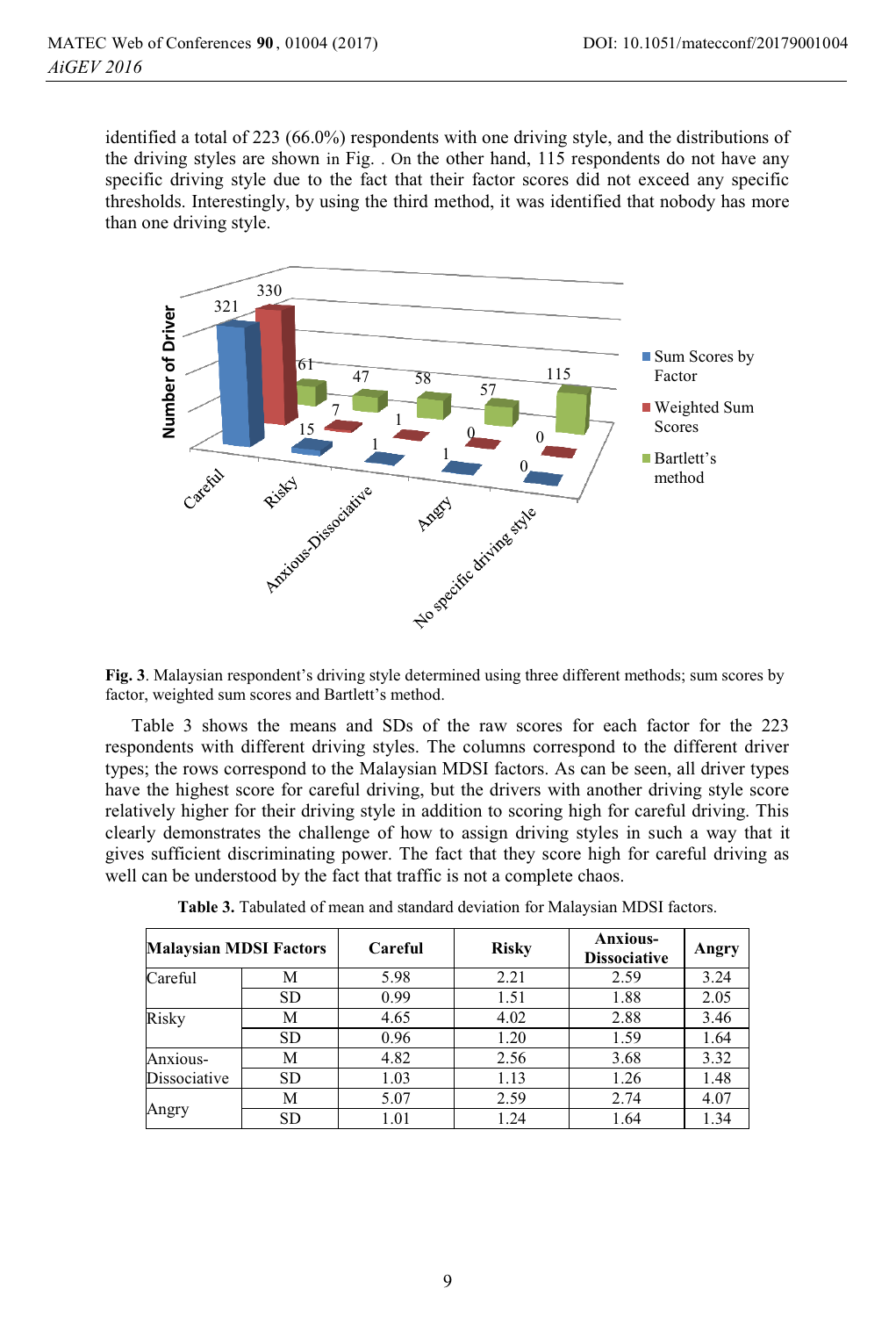#### **3.5 Personality traits and sociodemographic factors**

In addition to answering the MDSI questionnaire, the participants were also asked to fill in the Sensation Seeking questionnaire developed by Zuckerman et al. [22] and the Desire for Control questionnaire developed by Burger and Cooper [23]. The reason these two additional questionnaires were included was to investigate the correlations between driving styles and two personality traits (sensation seeking and desire for control). As stated in the literature, for example the recent work of Taubman-Ben-Ari and Yehiel [31] and Vaa [32], personality traits play an important role in determining the type of driver. Personality traits are hypothesized to be the root or the cause of why one is behaving in such way on the road. As mentioned by Vaa [32], personality traits can be viewed as dimensions of differences for any human in exhibiting their configurations of behaviour, emotions and cognition. Therefore, statistical analysis of Pearson correlations, as shown in Table below, were done to measure the relationship between the four factors (driving styles) found previously using the MDSI technique and the two personality traits of sensation seeking and desire for control. For Pearson correlations, a coefficient of +1 or -1 indicates perfect positive or negative correlations, while values of  $+/$ - 0.1 represent a small effect,  $+/$ - 0.5 represents a medium effect, and +/- 0.7 represents a large effect [24]. From Pearson correlation analyses, there are three relevant associations found, denoted by an asterisk ( $P \leq$ 0.01, highly significant) as shown in Table 4.

| <b>Malaysian MDSI factors</b> | <b>Sensation Seeking</b> | <b>Desire for Control</b> |
|-------------------------------|--------------------------|---------------------------|
| Careful                       | $-0.05$                  |                           |
| Riskv                         | 0.40                     | - 0.03                    |
| Anxious-Dissociative          | $-0.04$                  |                           |
| Angrv                         | 0.08                     |                           |
|                               |                          |                           |

**Table 4.** Pearson correlation coefficients between MDSI factors and personality traits.

First, there is a positive and highly significant association between sensation seeking and risky driving style. As expected, risky driving is highly related to sensation seeking and this is shown by behaviours such as tailgating and driving over the limit. This correlation shows that drivers who score high for sensation seeking will have a higher tendency to be a risky driver. This result is in line with previous studies as reported by Taubman-Ben-Ari et al., [12] and Jonah [33] who also found a positive relationship between risky driving style and sensation seeking. In addition, sensation seeking is related to the opinion of the drivers about the acceleration forces experienced while driving as has been shown by the work of Lajunen and Summala [34], who found a positive correlation between sensation seeking and maximum speed and acceleration.

Second, the careful driving style has a highly positive correlation with desire for control. On the other hand, the anxious-dissociative driving style has a negative correlation with desire for control. These two correlations suggest that desire for control has a two-fold influence in driving; drivers with a high desire for control tend to be careful drivers and drivers with a low desire for control tend to be anxious-dissociative drivers.

Three MANOVA analyses were performed with the generated Malaysian MDSI factors and gender, age, and experience, to see if there are any significant effects between them. Indeed, these three elements showed significant associations as shown in Table 5.

**Table 5.** MANOVA for four Malaysian MDSI factors with gender, age, and experience.

|                | Gender                     | Age                    | Experience             |
|----------------|----------------------------|------------------------|------------------------|
| Malaysian MDSI | $F(4,333) = 4.089$ ,       | $F(8,664) = 2.855$ ,   | $F(8,664) = 2.480,$    |
| factors        | $p < 0.05$ ( $p = 0.003$ ) | $p < 0.05$ (p = 0.004) | $p < 0.05$ (p = 0.012) |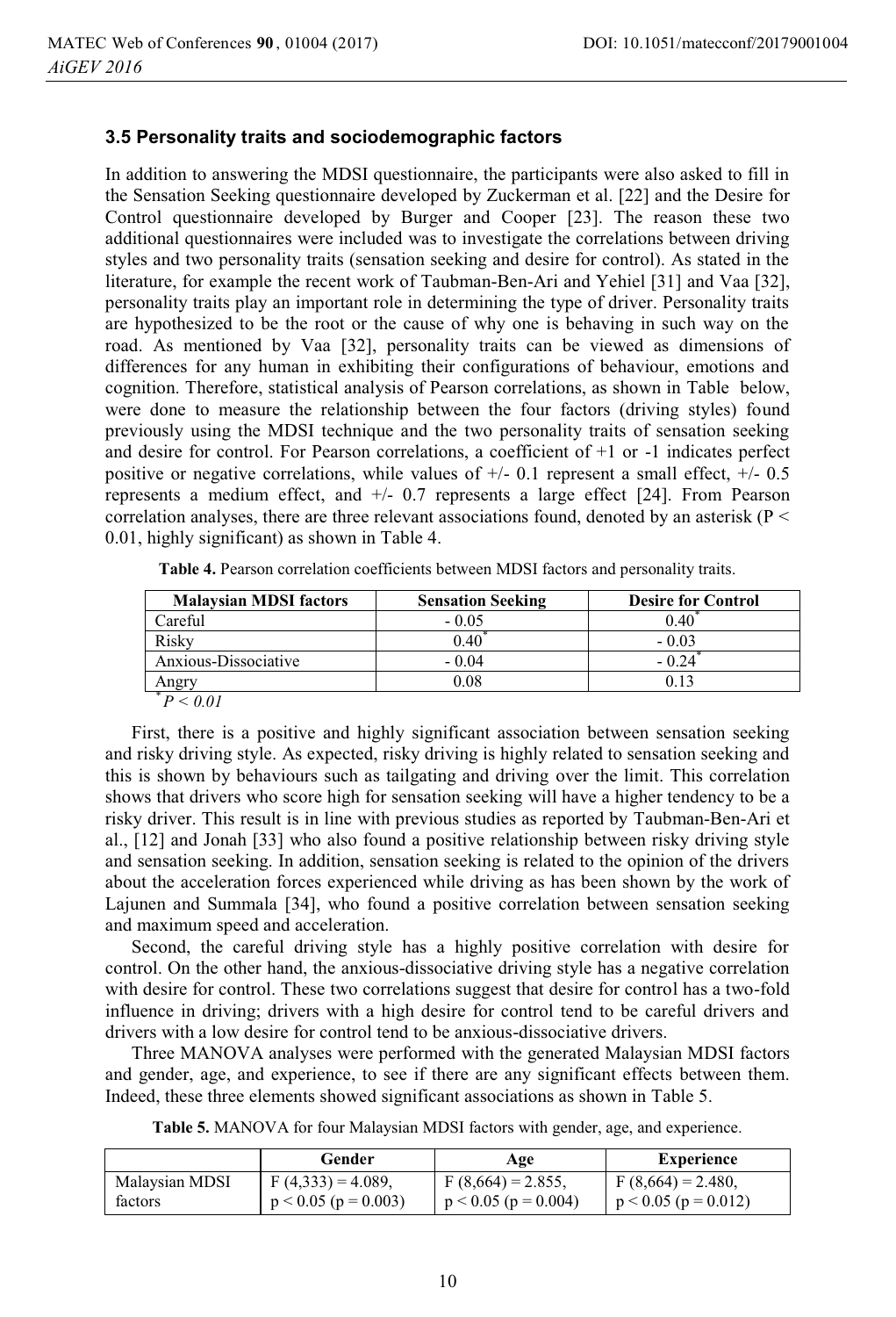In order to check the significant fit of each the generated Malaysian MDSI factors and the two socio-demographic data (gender, age) and experience, univariate ANOVA was conducted for this study, as shown in Table 6.

|                                    | Gender                                        |                                                                        | Age                                           |                      |                                               | <b>Experience</b>    |                      |           |  |
|------------------------------------|-----------------------------------------------|------------------------------------------------------------------------|-----------------------------------------------|----------------------|-----------------------------------------------|----------------------|----------------------|-----------|--|
| Malaysian<br><b>MDSI</b>           | Male                                          | Female                                                                 | Young                                         | Middle-              | <b>Elderly</b>                                | $\leq$ 3             | $3$ to $7$           | > 7       |  |
| <b>Factors</b>                     | $(n = 273)$                                   | $(n=65)$                                                               | $(n=294)$                                     | Aged                 | $(n=2)$                                       | vears                | years                | years     |  |
|                                    |                                               |                                                                        |                                               | $(n=42)$             |                                               | $(n=158)$            | $(n=23)$             | $(n=157)$ |  |
| Careful driving style              |                                               |                                                                        |                                               |                      |                                               |                      |                      |           |  |
| Mean                               | 5.11                                          | 4.84                                                                   | 5.01                                          | 5.35                 | 5.42                                          | 4.59                 | 5.02                 | 5.16      |  |
| SD.                                | 1.39                                          | 1.41                                                                   | 1.38                                          | 1.50                 | 1.06                                          | 1.47                 | 1.39                 | 1.37      |  |
| <b>ANOVA</b>                       | $F(1,336) = 3.014,$                           |                                                                        |                                               | $F(2,335) = 1.754,$  |                                               | $F(2,335) = 3.381$ , |                      |           |  |
|                                    |                                               | $p \ge 0.05$ , $\eta_n^2 = 0.010$<br>$p \ge 0.05$ , $\eta_n^2 = 0.031$ |                                               |                      | $p < 0.05^*$ , $\eta_n^2 = 0.020$             |                      |                      |           |  |
| Risky driving style                |                                               |                                                                        |                                               |                      |                                               |                      |                      |           |  |
| Mean                               | 2.88                                          | 2.63                                                                   | 2.91                                          | 2.34                 | 2.42                                          | 2.89                 | 2.95                 | 2.70      |  |
| <b>SD</b>                          | 1.51                                          | 1.53                                                                   | 1.51                                          | 1.45                 | 0.82                                          | 1.46                 | 1.52                 | 1.50      |  |
| <b>ANOVA</b>                       |                                               | $F(1,336) = 2.281$ ,                                                   |                                               | $F(2,335) = 4.816,$  |                                               |                      | $F(2,335) = 1.451$ , |           |  |
|                                    | $p \ge 0.05$ , $\eta_p^2 = 0.007$             |                                                                        | $p < 0.01$ <sup>**</sup> , $\eta_p^2 = 0.028$ |                      | $p \ge 0.05$ , $\eta_p^2 = 0.009$             |                      |                      |           |  |
| Anxious-Dissociative driving style |                                               |                                                                        |                                               |                      |                                               |                      |                      |           |  |
| Mean                               | 2.96                                          | 3.01                                                                   | 3.01                                          | 2.71                 | 2.36                                          | 3.11                 | 3.06                 | 2.86      |  |
| SD                                 | 1.44                                          | 1.51                                                                   | 1.48                                          | 1.21                 | 0.71                                          | 1.32                 | 1.51                 | 1.39      |  |
| <b>ANOVA</b>                       | $F(1,336) = 2.425,$                           |                                                                        | $F(2,335) = 2.413$ ,                          |                      | $F(2,335) = 4.769$ ,                          |                      |                      |           |  |
|                                    | $p \ge 0.05$ , $\eta_p^2 = 0.007$             |                                                                        | $p \ge 0.05, \eta_p^2 = 0.014$                |                      | $p < 0.01$ <sup>**</sup> , $\eta_p^2 = 0.028$ |                      |                      |           |  |
| Angry driving style                |                                               |                                                                        |                                               |                      |                                               |                      |                      |           |  |
| Mean                               | 3.57                                          | 3.25                                                                   | 3.55                                          | 3.26                 | 2.20                                          | 3.47                 | 3.55                 | 3.48      |  |
| <b>SD</b>                          | 1.66                                          | 1.64                                                                   | 1.66                                          | 1.61                 | 1.13                                          | 1.60                 | 1.70                 | 1.63      |  |
| <b>ANOVA</b>                       | $F(1,336) = 8.270,$                           |                                                                        |                                               | $F(2,335) = 2.255$ , |                                               | $F(2,335) = 0.248$ , |                      |           |  |
|                                    | $p < 0.01$ <sup>**</sup> , $\eta_p^2 = 0.024$ |                                                                        | $p \ge 0.05$ , $\eta_p^2 = 0.013$             |                      | $p \ge 0.05$ , $\eta_p^2 = 0.001$             |                      |                      |           |  |

| Table 6. Mean, SD and univariate ANOVA of MDSI factors with gender, age, and experience. |  |
|------------------------------------------------------------------------------------------|--|
|------------------------------------------------------------------------------------------|--|

*\* indicates significant effect* 

*\*\* indicates very significant effect*

The univariate ANOVA revealed four important effects. Experience had a significant effect both on factor 1 (careful driving style,  $\bar{F}(2,335) = 3.381$ ,  $\bar{p} < 0.05$ ,  $\eta_p^2 = 0.010$ ) and factor 3 (anxious-dissociative, F (2,335) = 4.769, p < 0.01,  $\eta_p^2 = 0.028$ ). Analysing the mean values indicates that the experienced drivers  $(2, 7)$  years or driving experience) are more careful than drivers with moderate experience (between 3 to 7 years) and novice drivers (< 3 years) as it showed that the higher the experience gained, the more careful the driving style would become. By analysing the mean values for anxious-dissociative driving style, it is clearly indicated that higher experience drivers scored lower compared to less experienced drivers. In terms of age, the analysis of variance exposed a very significant negative effect associated with risky driving style with F (2,335) = 4.816, P < 0.01,  $\eta_p^2$  = 0.028. The younger drivers scored higher in risky driving style when compared to the older drivers. Angry driving style has a very significant dependency on gender (F  $(1,336)$ ) = 8.270, P < 0.01,  $\eta_p^2 = 0.024$ ): male drivers have higher tendencies to have angry driving style compared to female drivers. This finding is in line with the work of Sullman, Stephens and Yong [35] who mentioned that male drivers in Malaysia are frequently showing their anger in driving compared to Malaysian female drivers.

# **4 Conclusions**

In conclusion, based on this study, there are four major types of driving styles found from Malaysian drivers using the factor analysis method and MDSI questionnaire. The driving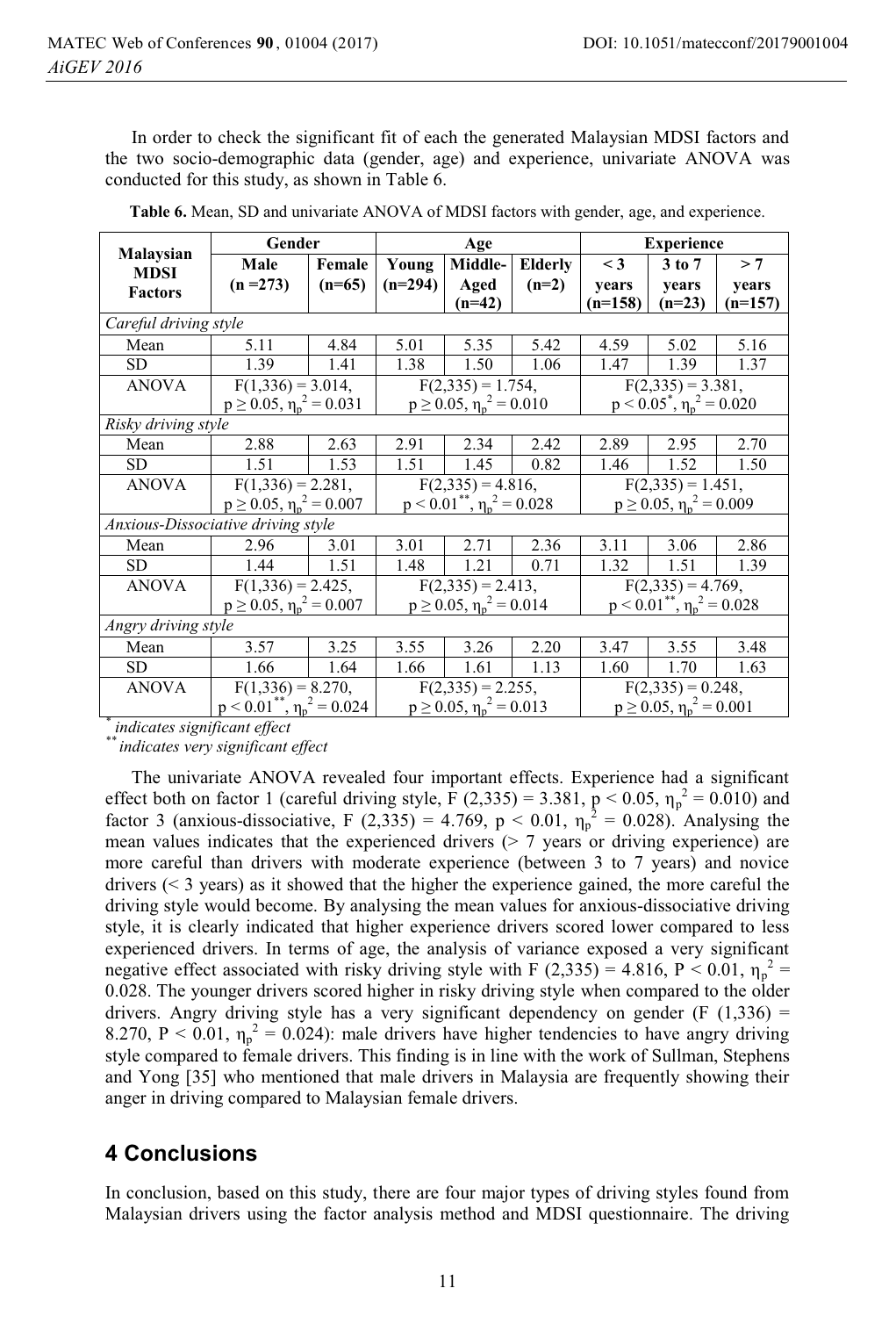styles as revealed from the 338 respondents are careful, risky, anxious-dissociative and angry driving styles. By using Bartlett's method, 61 drivers (18.0%), 47 drivers (13.9%), 58 drivers (17.2%) and 57 drivers (16.9%) were identified as having a careful, risky, anxiousdissociative and angry driving style, respectively. The remaining 115 respondents (34.0%) had no specific driving style. The comparison with the Israel and Netherlands studies did not reveal a lot of differences other than the former identified eight driving styles and the latter identified six driving styles while in this study four driving styles were found.

Pearson correlations and ANOVA (univariate and multivariate) analyses were conducted and associations between personality traits, socio-demographic factors, experience and driving styles were presented. In general, Malaysian drivers with a risky driving style were found to score high for sensation seeking trait was also influenced by age: younger drivers tend to exhibit more risky behaviour. For drivers with a careful driving style, experience plays a major role as it was found that longer experience will mould more careful drivers. Furthermore, Malaysian drivers with a high desire for control tend to have a careful driving style. For drivers with an anxious-dissociative driving style, a negative correlation was found with desire for control and also a significant relation with experience. For the angry driving style, there was a highly significant relation with gender where men were found to have higher associations with angry driving styles when compared to women.

This study provides knowledge about the relation between sociodemographic factors (age, gender and experience), personality traits and major Malaysian driving styles. The understanding, in particular, would contribute to better campaigns in providing awareness on human behaviour on the road. In addition, effective safety measures could be designed knowing that there are four major driving styles in Malaysia. Furthermore, when a driver's driving style can be established, engineers and designers could apply personalized persuasion in order to mitigate accidents and promote safe driving among the drivers. For example, a dashboard display that provides feedback by summarizing one's driving style over one trip or a system that automatically changes the colour of the dashboard into a more calming background might be devised by drivers with particular driving styles.

In the long run, the findings of this study may contribute to the development of the driving style of autonomous vehicles. The focus of development for future automobiles should not be put solely on the technology but also the behaviour or manners of the autonomous vehicle on the road [36]. It may be assumed that users of an autonomous vehicle who score high for sensation seeking will feel discomfort unless the induced forces in riding the autonomous vehicle are about the same as if they would drive themselves. Desire for control is crucial when a fully autonomous vehicle will be released to the market. It is projected that the vehicle will be without the manoeuvring controllers like pedals and steering as this operational task will be taken over by the autonomous vehicle. As mentioned by Dudley [37], who had the chance to experience riding in Google's autonomous vehicle, his first reaction was one of surprise by the absence of the controllers in the dashboard and he immediately felt the need for some sort of controls on the car. He mentioned that riding the Google fully autonomous vehicle was like riding in one of those amusement park rides where you have no control over the vehicle and just sit and go along with the ride.

The authors would like to express their gratitude and special acknowledgements to Universiti Teknikal Malaysia Melaka (UTeM) and Ministry of Education, Malaysia (KPM) for the funding of the Ph.D. programs of Juffrizal Karjanto and Nidzamuddin Md. Yusof and also the post-doctoral program of Muhammad Zahir Hassan in the Industrial Design Department, Eindhoven University of Technology, The Netherlands.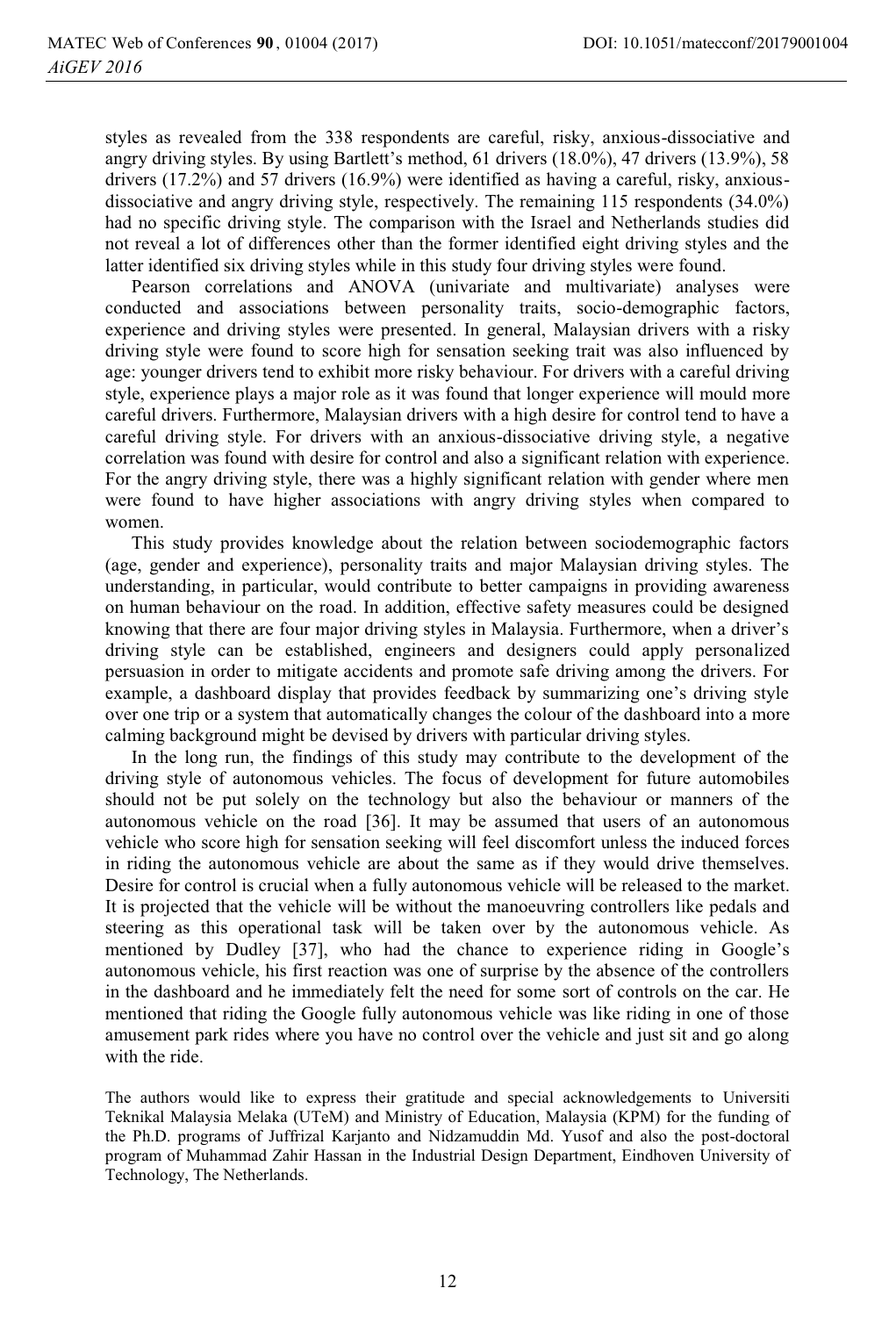### **References**

- 1. M. M. Abdul Manan, A. Várhelyi, "Motorcycle fatalities in Malaysia," *IATSS Res.*, vol. **36**, no. 1, pp. 30–39, (2012)
- 2. S. Allyana, S. Mohamed, H. M. Jamil, M. Musa, N. Isah, W. S. Voon, "Impact Studies of Automated Enforcement System Implementation," (2014)
- 3. J. Mohd Marjan, N. Mohamed, M. R. Othman, F. Abas, F. Mohd Yusod, W. Shaw Voon, "Evaluation of the Effectiveness of OPS Bersepadu Hari Raya 2011," (2012)
- 4. D. J. Beirness, "Do we really drive as we live? The role of personality factors in road crashes," *Alcohol, Drugs Driv.*, vol. **9**, no. 3–4, pp. 129–143, (1993)
- 5. R. D. Garrity, J. Demick, "Relations among Personality Traits, Mood States, and Driving Behaviors," *J. Adult Dev.*, vol. **8**, no. 2, pp. 109–118, (2001)
- 6. M. J. M. Sullman, A. N. Stephens, M. Yong, "Driving anger in Malaysia," *Accid. Anal. Prev.*, vol. **71**, pp. 1–9, (2014)
- 7 G. J. Wilde, "The theory of risk homeostasis: Implications for safety and health," *Risk Anal.*, vol. **2**, no. 4, pp. 209–225, (1982)
- 8. R. Näätänen, H. Summala, "A model for the role of motivational factors in drivers' decision-making," *Accid. Anal. Prev.*, vol. **6**, no. 3–4, pp. 243–261, (1974)
- 9. H. Summala, "Towards understanding motivational and emotional factors in driver behaviour: Comfort through satisficing," in *Modelling Driver Behaviour in Automotive Environments: Critical Issues in Driver Interactions with Intelligent Transport Systems*, (2007), pp. 189–207
- 10. T. Vaa, "Modelling driver behaviour on basis of emotions and feelings: Intelligent transport systems and behavioural adaptations," in *Modelling Driver Behaviour in Automotive Environments: Critical Issues in Driver Interactions with Intelligent Transport Systems*, (2007), pp. 208–232
- 11. Malaysian Institute of Road Safety (MIROS), "Data Am Kemalangan Jalan Raya di Malaysia (1997 – 2014)," (2016). [Online]. Available: https://www.miros.gov.my/1/page.php?id=17. [Accessed: 16-Feb-2016]
- 12. O. Taubman-Ben-Ari, M. Mikulincer, O. Gillath, "The multidimensional driving style inventory - Scale construct and validation," *Accid. Anal. Prev.*, vol. **36**, no. 3, pp. 323– 332, (2004)
- 13. E. R. Dahlen, R. C. Martin, K. Ragan, and M. M. Kuhlman, "Driving anger, sensation seeking, impulsiveness, and boredom proneness in the prediction of unsafe driving," *Accid. Anal. Prev.*, vol. **37**, no. 2, pp. 341–348, (2005)
- 14. J. J. Arnett, D. Offer, and M. A. Fine, "Reckless driving in adolescence: 'State' and 'trait' factors," *Accid. Anal. Prev.*, vol. **29**, no. 1, pp. 57–63, (1997)
- 15. M. Zuckerman and M. Neeb, "Demographic influences in sensation seeking and expressions of sensation seeking in religion, smoking and driving habits," *Pers. Individ. Dif.*, vol. **1**, no. 3, pp. 197–206, (1980)
- 16. D. J. French, R. J. West, J. Elander, and J. M. Wilding, "Decision-making style, driving style, and self-reported involvement in road traffic accidents.," *Ergonomics*, vol. **36**, no. 6, pp. 627–644, (1993)
- 17. E. Gulian, G. Matthews, A. I. Glendon, D. R. Davies, L. M. Debney, "Dimensions of driver stress," *Ergonomics*, vol. **32**, no. 6, pp. 585–602, (1989)
- 18. H. Hooft van Huysduynen, J. Terken, J.-B. Martens, B. Eggen, "Measuring Driving Styles : A Validation of the Multidimensional Driving Style Inventory," in *7th International Conference on Automotive User Interfaces and Interactive Vehicluar Applications*, (2015), pp. 257–264
- 19 M. Ishibashi, M. Okuwa, S. Doi, M. Akamatsu, "Indices for characterizing driving style and their relevance to car following behavior," *Proc. SICE Annu. Conf.*, pp.